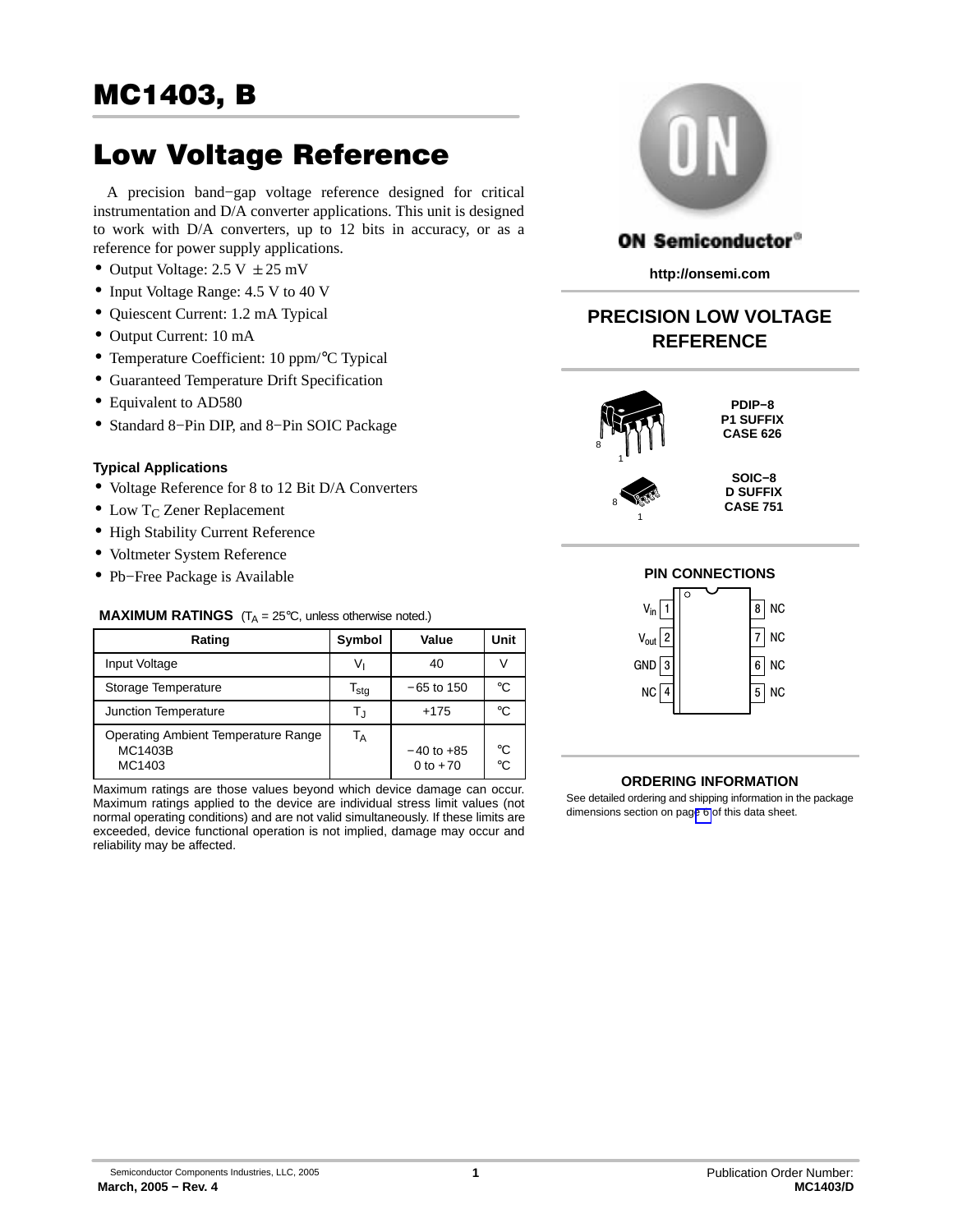# **MC1403, B**



**Figure 1. A Reference for Monolithic D/A Converters**

#### **Providing the Reference Current for ON Semiconductor Monolithic D/A Converters**

The MC1403 makes an ideal reference for many monolithic D/A converters, requiring a stable current reference of nominally 2.0 mA. This can be easily obtained from the MC1403 with the addition of a series resistor, R1. A variable resistor, R2, is recommended to provide means for full− scale adjust on the D/A converter.

The resistor R3 improves temperature performance by matching the impedance on both inputs of the D/A reference amplifier. The capacitor decouples any noise present on the reference line. It is essential if the D/A converter is located any appreciable distance from the reference.

A single MC1403 reference can provide the required current input for up to five of the monolithic D/A converters.

| <b>Characteristic</b>                                                                                                      | Symbol                | Min   | <b>Typ</b> | Max         | Unit   |
|----------------------------------------------------------------------------------------------------------------------------|-----------------------|-------|------------|-------------|--------|
| Output Voltage<br>$(IO = 0$ mA)                                                                                            | $V_{\text{out}}$      | 2.475 | 2.5        | 2.525       | $\vee$ |
| Temperature Coefficient of Output Voltage*<br>MC1403                                                                       | $\Delta V_O/\Delta T$ |       | 10         | 40          | ppm/°C |
| Output Voltage Change*<br>(Over specified temperature range)<br>$MC1403$ 0 to +70 $°C$<br>$MC1403B - 40$ to $+85^{\circ}C$ | $\Delta V_O$          |       |            | 7.0<br>12.5 | mV     |
| Line Regulation ( $I_{\Omega} = 0$ mA)<br>$(15 V \le V_1 \le 40 V)$<br>$(4.5 V \le V_1 \le 15 V)$                          | Regline               |       | 1.2<br>0.6 | 4.5<br>3.0  | mV     |
| Load Regulation<br>$(0 \text{ mA} < I_{\Omega} < 10 \text{ mA})$                                                           | Reg <sub>load</sub>   |       |            | 10          | mV     |
| Quiescent Current<br>$(IO = 0$ mA)                                                                                         | Ιo                    |       | 1.2        | 1.5         | mA     |

#### **ELECTRICAL CHARACTERISTICS** ( $V_{in}$  = 15 V,  $T_A$  = 25 $^{\circ}$ C, unless otherwise noted.)

\*Guaranteed but not tested.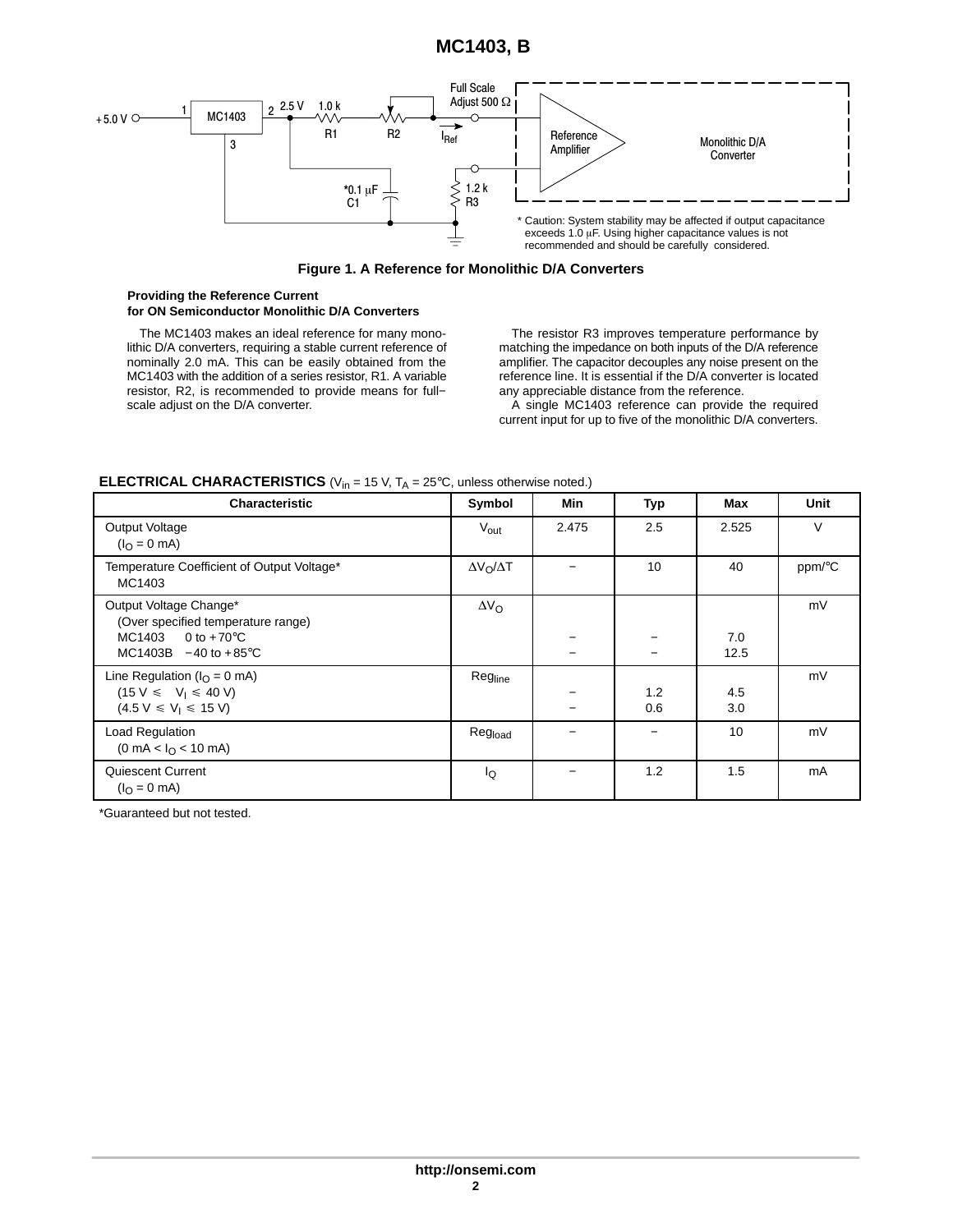

**Figure 2. MC1403, B Schematic** This device contains 15 active transistors.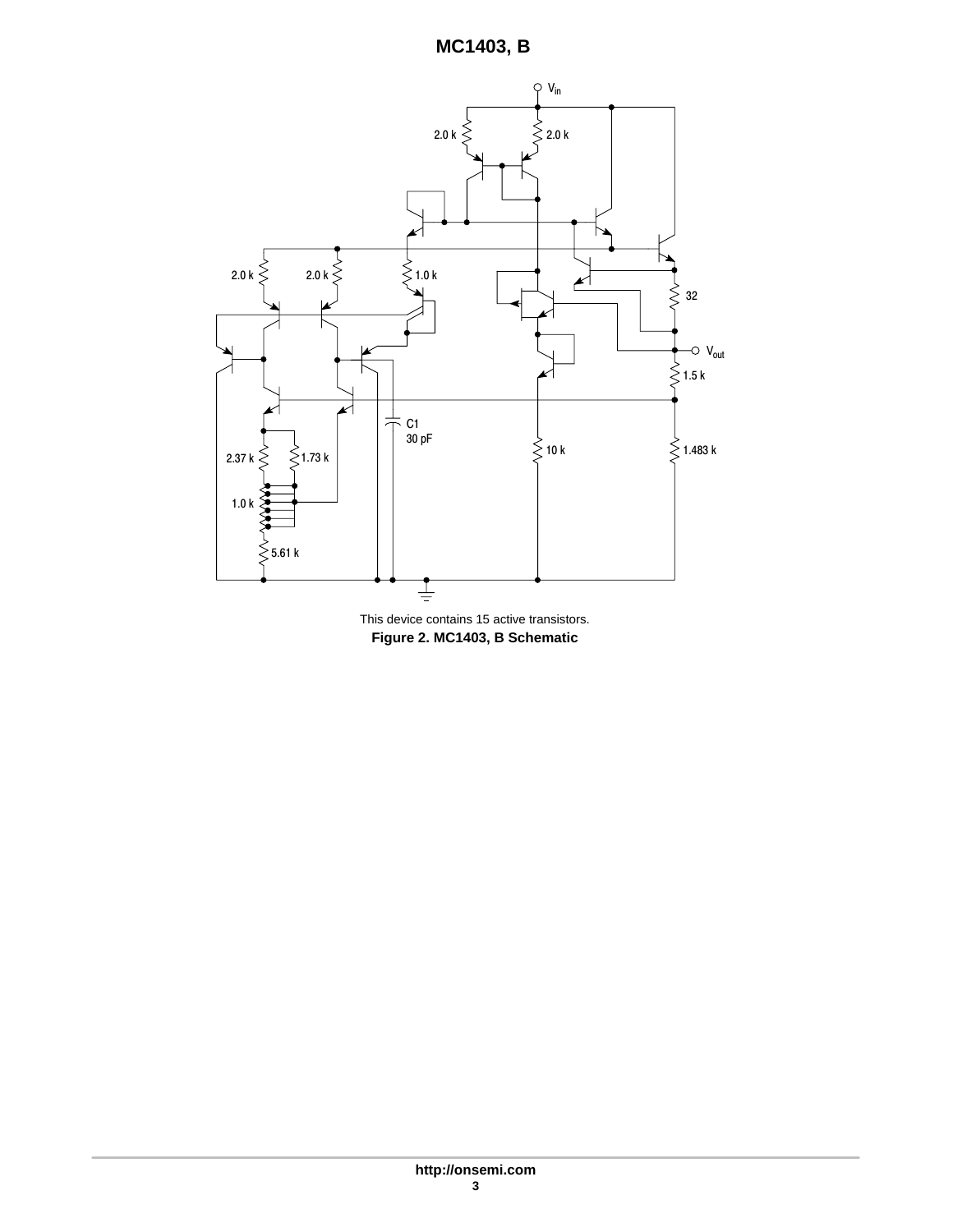**MC1403, B**

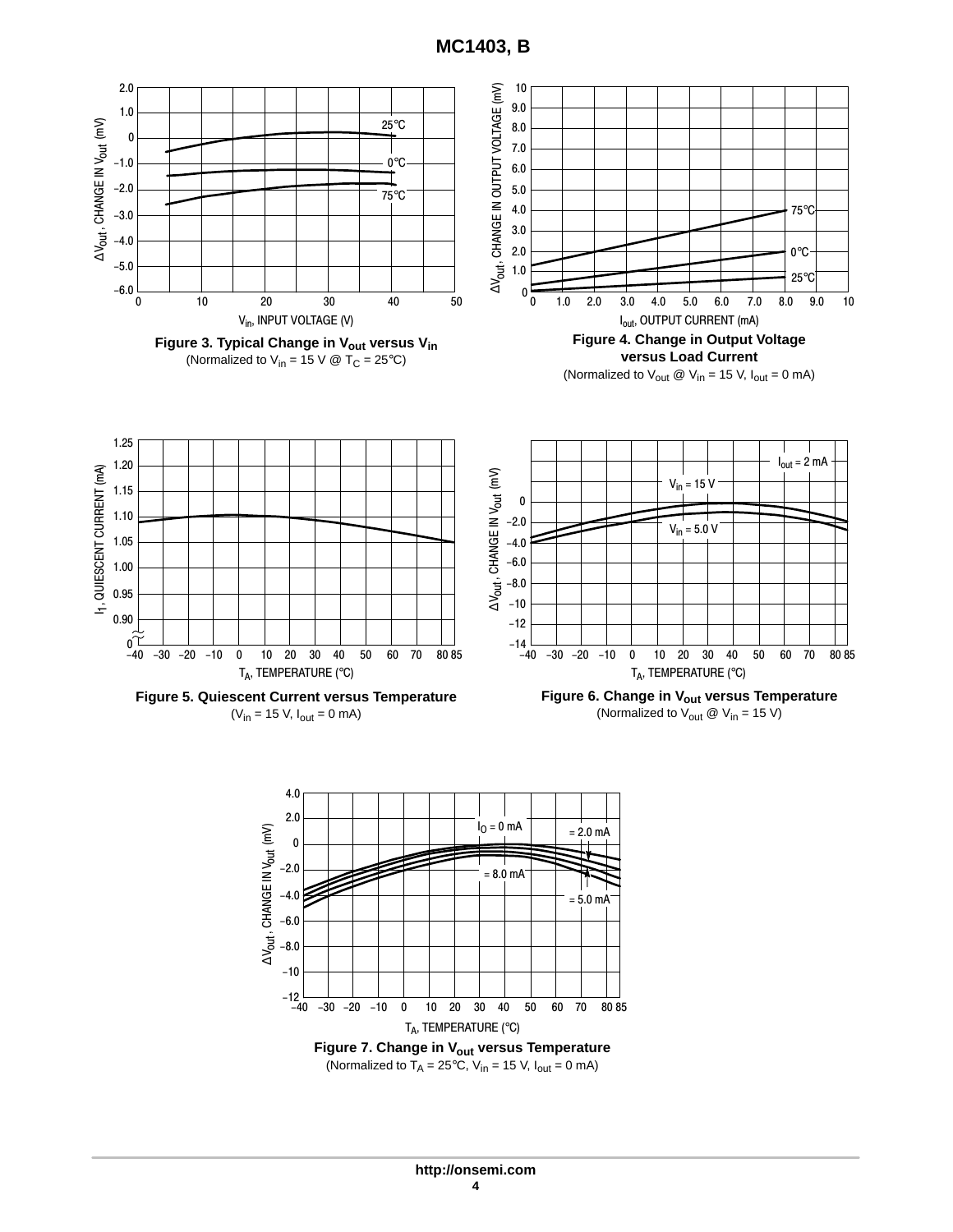#### **3−1/2−Digit Voltmeter − Common Anode Displays, Flashing Overrange**

An example of a 3−1/2−digit voltmeter using the MC14433 is shown in the circuit diagram of Figure 8. The reference voltage for the system uses an MC1403 2.5 V reference IC. The full scale potentiometer can calibrate for a full scale of 199.9 mV or 1.999 V. When switching from  $2.0$  V to  $200$  mV operation,  $R_I$  is also changed, as shown on the diagram.

When using  $R_C$  equal to 300 k $\Omega$ , the clock frequency for the system is about 66 kHz. The resulting conversion time is approximately 250 ms.

When the input is overrange, the display flashes on and off. The flashing rate is one−half the conversion rate. This

is done by dividing the EOC pulse rate by 2 with 1/2 MC14013B flip−flop and blanking the display using the blanking input of the MC14543B.

The display uses an LED display with common anode digit lines driven with an MC14543B decoder and an MC1413 LED driver. The MC1413 contains 7 Darlington transistor drivers and resistors to drive the segments of the display. The digit drive is provided by four MPS−A12 Darlington transistors operating in an emitter−follower configuration. The MC14543B, MC14013B and LED displays are referenced to  $V_{EE}$  via Pin 13 of the MC14433. This places the full power supply voltage across the display. The current for the display may be adjusted by the value of the segment resistors shown as  $150 \Omega$  in Figure 8.



**Figure 8. 3−1/2−Digit Voltmeter**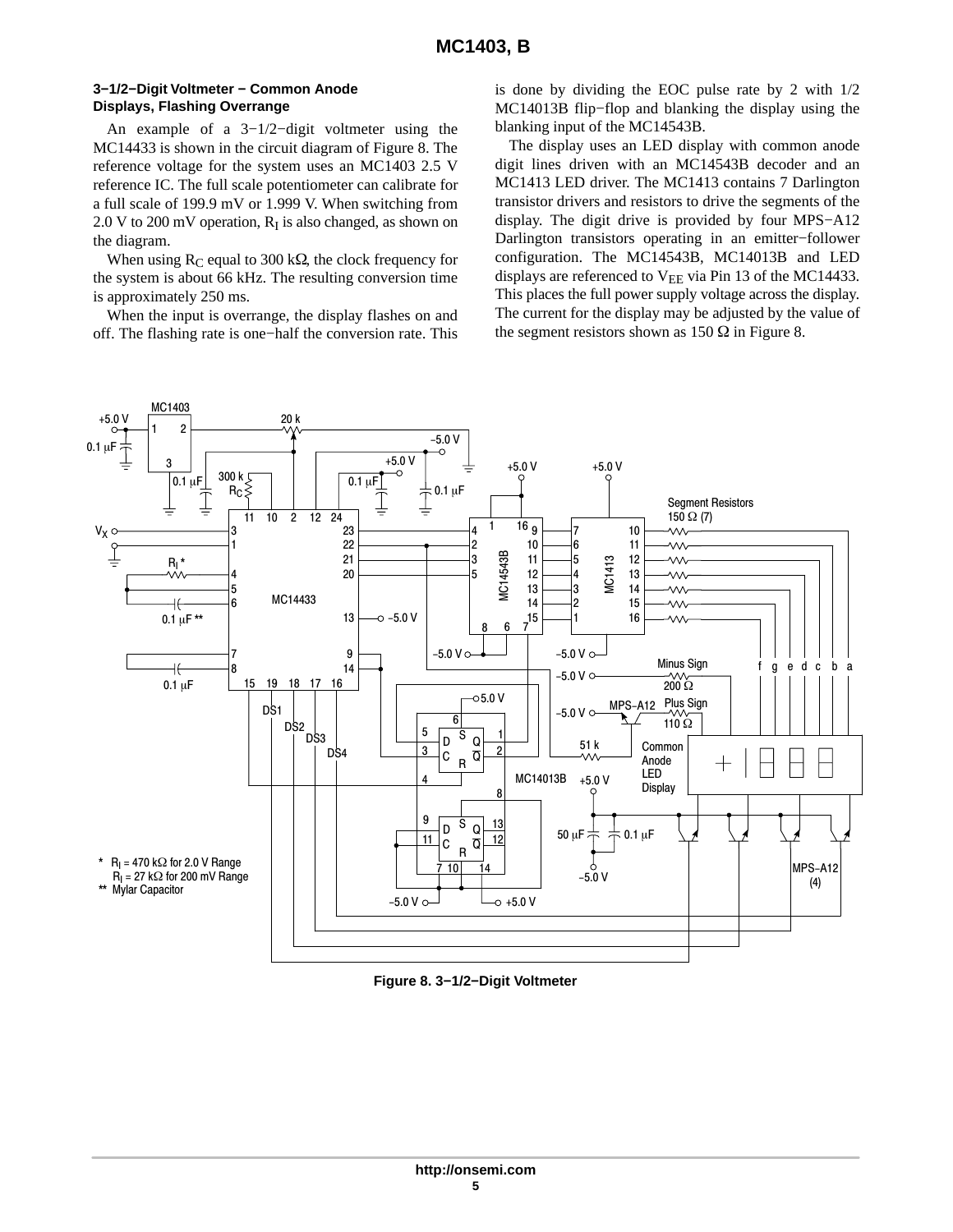#### <span id="page-5-0"></span>**ORDERING INFORMATION**

| <b>Device</b> | Package                 | <b>Operating Temperature Range</b> | Shipping <sup><math>\dagger</math></sup> |
|---------------|-------------------------|------------------------------------|------------------------------------------|
| MC1403D       | SOIC-8                  |                                    | 98 Units/Rail                            |
| MC1403DG      | SOIC-8<br>(Pb-Free)     |                                    | 98 Units/Rail                            |
| MC1403DR2     | SOIC-8                  |                                    | 2500 Tape/Reel                           |
| MC1403DR2G    | SOIC-8<br>(Pb-Free)     | $T_A = 0^\circ$ to +70 $^\circ$ C  | 2500 Tape/Reel                           |
| MC1403P1      | PDIP-8                  |                                    | 1000 Units/Rail                          |
| MC1403P1G     | PDIP-8<br>(Pb-Free)     |                                    | 1000 Units/Tubes                         |
| MC1403BD      | SOIC-8                  |                                    | 98 Units/Rail                            |
| MC1403BDG     | SOIC-8<br>(Pb-Free)     |                                    | 98 Units/Rail                            |
| MC1403BDR2    | SOIC-8                  | $T_A = -40^\circ$ to $+85^\circ$ C | 2500 Tape/Reel                           |
| MC1403BP1     | $PDIP-8-8$              |                                    | 1000 Units/Rail                          |
| MC1403BP1G    | $PDIP-8-8$<br>(Pb-Free) |                                    | 1000 Units/Rail                          |

†For information on tape and reel specifications, including part orientation and tape sizes, please refer to our Tape and Reel Packaging Specifications Brochure, BRD8011/D.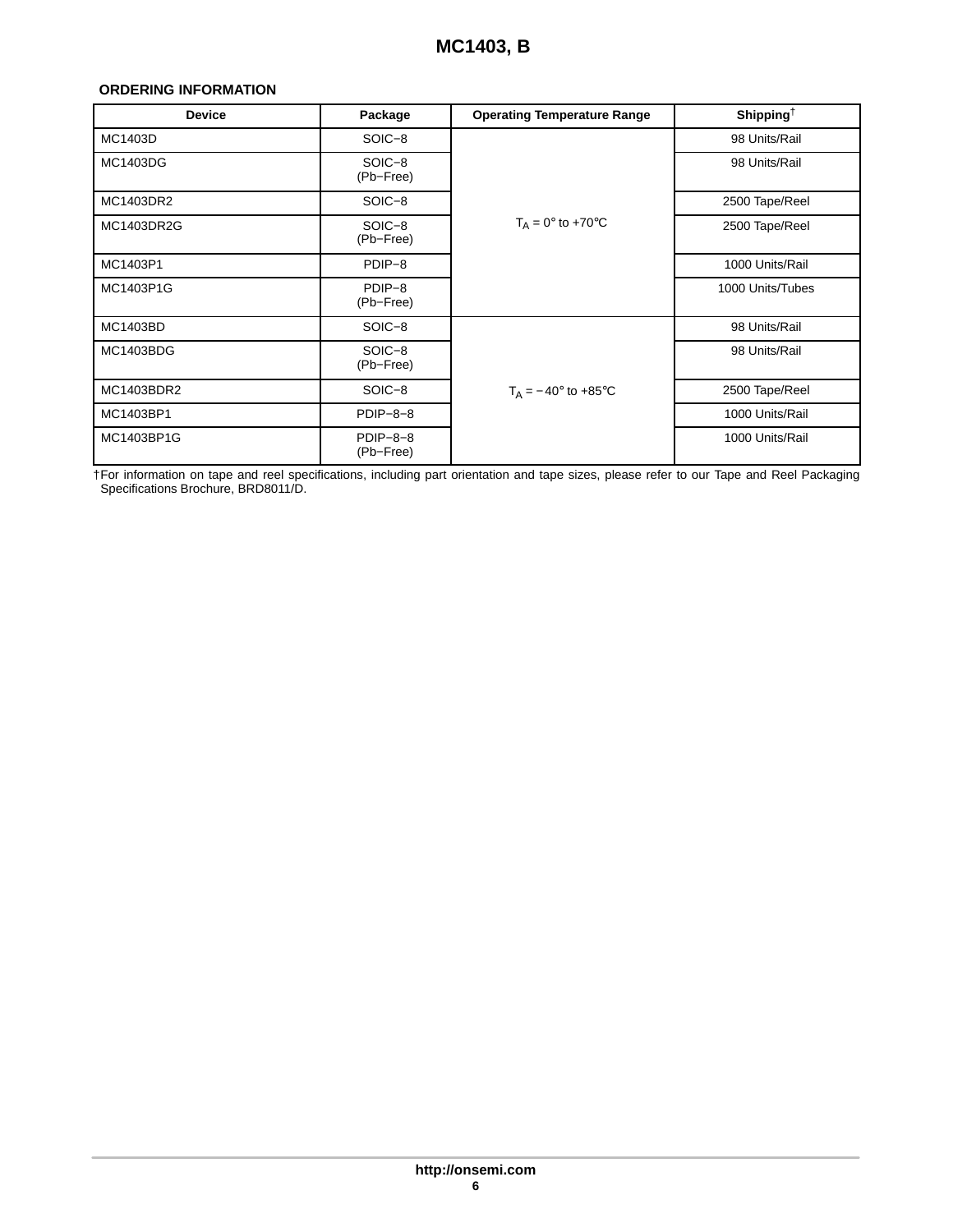# **PACKAGE DIMENSIONS**

**PDIP−8** P1 SUFFIX CASE 626−05 ISSUE L



NOTES:<br>
1. DIMENSION L TO CENTER OF LEAD WHEN<br>
FORMED PARALLEL.<br>
2. PACKAGE CONTOUR OPTIONAL (ROUND OR<br>
SQUARE CORNERS).<br>
3. DIMENSIONING AND TOLERANCING PER ANSI<br>
Y14.5M, 1982.

|     | <b>MILLIMETERS</b> |              | <b>INCHES</b> |              |  |
|-----|--------------------|--------------|---------------|--------------|--|
| DIM | MIN                | MAX          | MIN           | MAX          |  |
| A   | 9.40               | 10.16        | 0.370         | 0.400        |  |
| в   | 6.10               | 6.60         | 0.240         | 0.260        |  |
| C   | 3.94               | 4.45         | 0.155         | 0.175        |  |
| D   | 0.38               | 0.51         | 0.015         | 0.020        |  |
| F   | 1.02               | 1.78         | 0.040         | 0.070        |  |
| G   | 2.54 BSC           |              | 0.100 BSC     |              |  |
| н   | 0.76               | 1.27         | 0.030         | 0.050        |  |
| J   | 0.20               | 0.30         | 0.008         | 0.012        |  |
| K   | 2.92               | 3.43         | 0.115         | 0.135        |  |
|     | 7.62 BSC           |              | 0.300 BSC     |              |  |
| M   |                    | $10^{\circ}$ |               | $10^{\circ}$ |  |
| N   | 0.76               | 1.01         | 0.030         | 0.040        |  |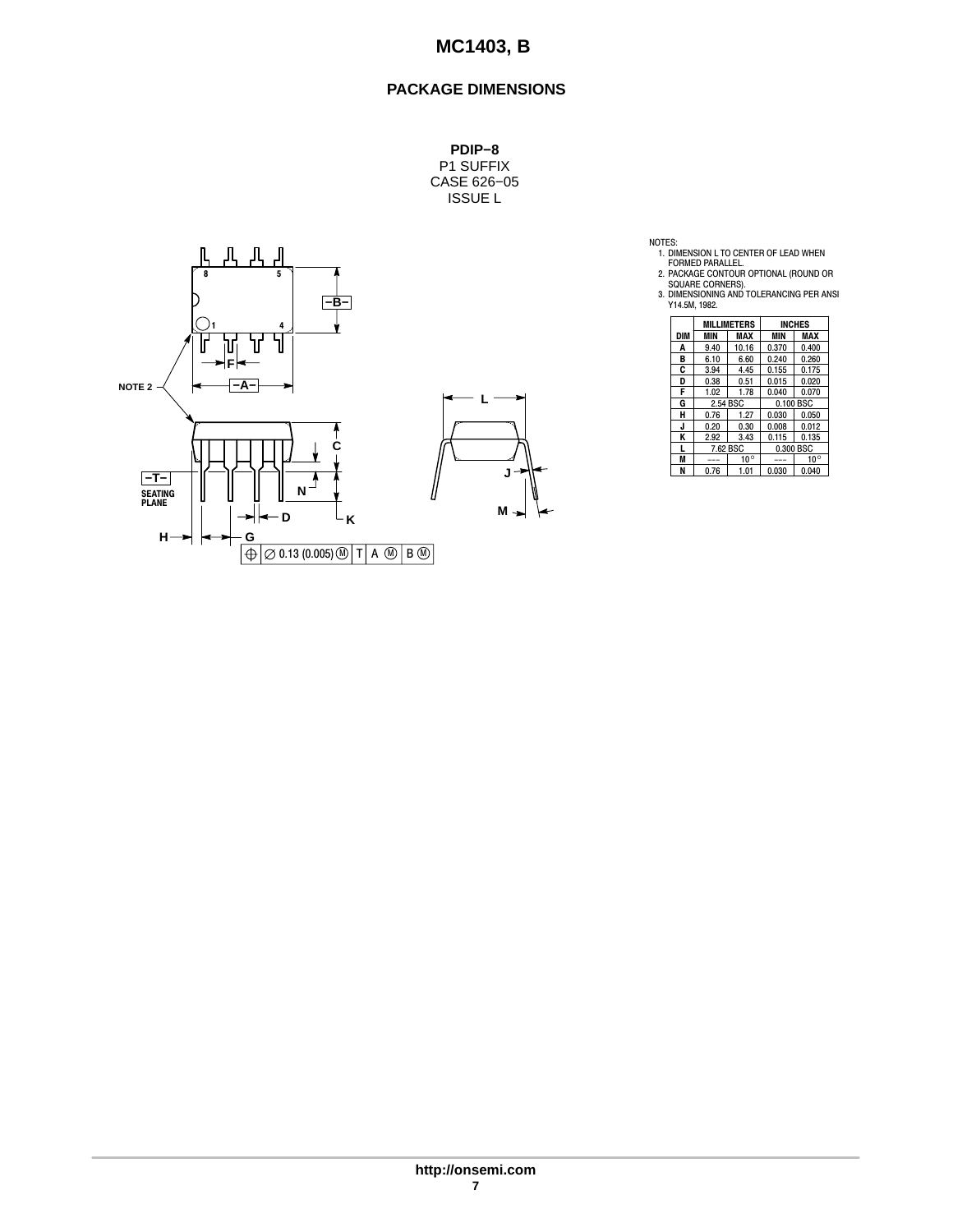#### **PACKAGE DIMENSIONS**



NOTES:

- 
- 1. DIMENSIONING AND TOLERANCING PER ANSI Y14.5M, 1982. 2. CONTROLLING DIMENSION: MILLIMETER.
- 3. DIMENSION A AND B DO NOT INCLUDE MOLD PROTRUSION.
- 4. MAXIMUM MOLD PROTRUSION 0.15 (0.006) PER SIDE.
- 5. DIMENSION D DOES NOT INCLUDE DAMBAR PROTRUSION. ALLOWABLE DAMBAR PROTRUSION SHALL BE 0.127 (0.005) TOTAL IN EXCESS OF THE D DIMENSION AT MAXIMUM MATERIAL CONDITION.
- 6. 751−01 THRU 751−06 ARE OBSOLETE. NEW STANDARD IS 751−07.

|            | <b>MILLIMETERS</b> |              | <b>INCHES</b> |              |  |
|------------|--------------------|--------------|---------------|--------------|--|
| <b>DIM</b> | <b>MIN</b>         | <b>MAX</b>   | <b>MIN</b>    | <b>MAX</b>   |  |
| A          | 4.80               | 5.00         | 0.189         | 0.197        |  |
| в          | 3.80               | 4.00         | 0.150         | 0.157        |  |
| С          | 1.35               | 1.75         | 0.053         | 0.069        |  |
| D          | 0.33               | 0.51         | 0.013         | 0.020        |  |
| G          | 1.27 BSC           |              | 0.050 BSC     |              |  |
| н          | 0.10               | 0.25         | 0.004         | 0.010        |  |
| J          | 0.19               | 0.25         | 0.007         | 0.010        |  |
| κ          | 0.40               | 1.27         | 0.016         | 0.050        |  |
| M          | $\circ$<br>0       | $\circ$<br>8 | $\circ$<br>O  | $\circ$<br>8 |  |
| N          | 0.25               | 0.50         | 0.010         | 0.020        |  |
| s          | 5.80               | 6.20         | 0.228         | 0.244        |  |

**SOLDERING FOOTPRINT\***





**ON Semiconductor** and are registered trademarks of Semiconductor Components Industries, LLC (SCILLC). SCILLC reserves the right to make changes without further notice to any products herein. SCILLC makes no warranty, representation or guarantee regarding the suitability of its products for any particular purpose, nor does SCILLC assume any liability<br>"Typical" parameters which may be pro intended to support or sustain life, or for any other application in which the failure of the SCILLC product could create a situation where personal injury or death may occur. Should<br>Buyer purchase or use SCILLC products f and distributors harmless against all claims, costs, damages, and expenses, and reasonable attorney fees arising out of, directly or indirectly, any claim of personal injury or death associated with such unintended or unauthorized use, even if such claim alleges that SCILLC was negligent regarding the design or manufacture of the part. SCILLC is an Equal<br>Opportunity/Affirmative Action Employer. This li

#### **PUBLICATION ORDERING INFORMATION**

#### **LITERATURE FULFILLMENT**:

Literature Distribution Center for ON Semiconductor P.O. Box 61312, Phoenix, Arizona 85082−1312 USA **Phone**: 480−829−7710 or 800−344−3860 Toll Free USA/Canada **Fax**: 480−829−7709 or 800−344−3867 Toll Free USA/Canada **Email**: orderlit@onsemi.com

**N. American Technical Support**: 800−282−9855 Toll Free USA/Canada

**Japan**: ON Semiconductor, Japan Customer Focus Center 2−9−1 Kamimeguro, Meguro−ku, Tokyo, Japan 153−0051 **Phone**: 81−3−5773−3850

**ON Semiconductor Website**: http://onsemi.com

**Order Literature**: http://www.onsemi.com/litorder

For additional information, please contact your local Sales Representative.